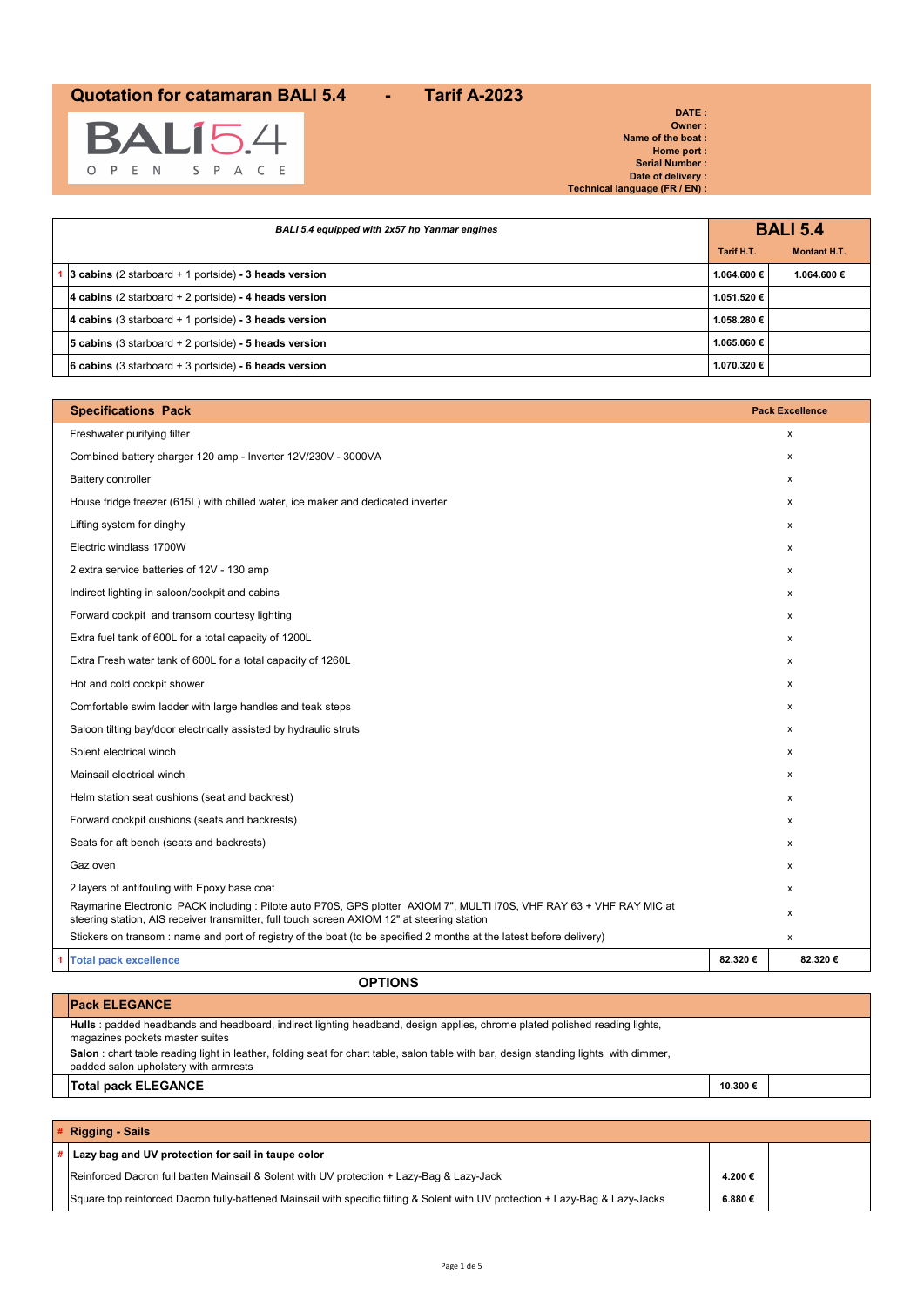

**DATE : Owner : Name of the boat : Home port : Serial Number : Date of delivery : Technical language (FR / EN) :**

| BALI 5.4 equipped with 2x57 hp Yanmar engines                                                               |            | <b>BALI 5.4</b>     |
|-------------------------------------------------------------------------------------------------------------|------------|---------------------|
|                                                                                                             | Tarif H.T. | <b>Montant H.T.</b> |
| Triradial Code 0 (104m <sup>2</sup> ) with anti-rotation cable                                              | 8.860€     |                     |
| Aluminum V boom with LED lighting                                                                           | 17.590€    |                     |
| Code 0 rigging : bow spirit, furler, bobstays, blocks & deck fitting                                        | 8.930€     |                     |
| Spinnaker rigging : bowsprit, halyard, sheets, deck fitting & blocks (not necessary if code 0 gear ordered) | 6.340€     |                     |
| 2 manuels winches for head sails                                                                            | 4.080€     |                     |
| 2 electric winches for head sails                                                                           | 9.250€     |                     |
| Mast in 2 parts                                                                                             | 1.680€     |                     |

| # Mecanics - Safety Equipment                                                                                                                                                                                   |         |  |
|-----------------------------------------------------------------------------------------------------------------------------------------------------------------------------------------------------------------|---------|--|
| 2 x 80 hp Yanmar engines instead of Yanmar 57 hp                                                                                                                                                                | 13.680€ |  |
| Kit of two additional alternators 12V 125A                                                                                                                                                                      | 4.540€  |  |
| Pair of 3 blades folding propellers for Yanmar engines                                                                                                                                                          | 5.230€  |  |
| Electric bow thruster with tunnel                                                                                                                                                                               | 12.410€ |  |
| ONAN Genset generator 11KW 50Hz with soundshield and remote control 230V                                                                                                                                        | 26.630€ |  |
| ONAN Genset generator 17,5KW 50Hz with soundshield and remote control 230V                                                                                                                                      | 35.990€ |  |
| ONAN Genset generator 13,5KW 60Hz with soundshield and remote control 120V                                                                                                                                      | 28.710€ |  |
| ONAN Genset generator 21,5KW 60Hz with soundshield and remote control 120V                                                                                                                                      | 35.980€ |  |
| Kit solar panels $(800W)$ : 8 x 100W panels                                                                                                                                                                     | 10.650€ |  |
| Primary 120V electrical system instead of 230V (with boiler, bat.charger, outlets, converter) and pre-installation of electrical<br>connections (coffee machine, microwave, TV, washing machine and dishwasher) | 8.910€  |  |
| Remote control with chain counter at helm station                                                                                                                                                               | 1.080€  |  |
| Safety equipment for 8 with Life-raft (without EPIRB)                                                                                                                                                           | 5.610€  |  |
| Safety equipment for 10 with Life-raft (without EPIRB)                                                                                                                                                          | 6.320€  |  |
| Safety equipment for 12 with Life-raft (without EPIRB)                                                                                                                                                          | 6.510€  |  |
| Extra for 2 layers of <b>tropical antifouling</b> with Epoxy base coat instead of standard                                                                                                                      | 4.050€  |  |

| <b>Comfort</b>                                                                      |         |  |
|-------------------------------------------------------------------------------------|---------|--|
| Reverse cycle aircond. in hulls (3 cabins version) 230V/50Hz                        | 31.520€ |  |
| Reverse cycle aircond. in hulls (4 cabins version) 230V/50Hz                        | 34.880€ |  |
| Reverse cycle aircond. in hulls (4 cabins version: MASTER 1+3) 230V/50Hz            | 34.880€ |  |
| Reverse cycle aircond. in hulls (5 cabins version) 230V/50Hz                        | 38.110€ |  |
| Reverse cycle aircond. in hulls (6 cabins version) 230V/50Hz                        | 43.250€ |  |
| Reverse cycle aircond. in salon 230V/50Hz                                           | 19.510€ |  |
| Extra for AC in starboard bow compartement                                          | 2.330€  |  |
| Extra for AC in <b>portside</b> bow compartement                                    | 2.330€  |  |
| Supplement 230V/60Hz aircond. (US & Japan)                                          | 2.580€  |  |
| Tilting forward windows with locking system in open position                        | 2.390€  |  |
| Low consumption 12V 105L/H watermaker (solar panels and/or alternators recommended) | 14.270€ |  |
| Watermaker 230V 240L/H (needs genset)                                               | 18.220€ |  |
| Watermaker 120V 240L/H (needs genset)                                               | 19.910€ |  |
| Large model freshwater electric toilet (specify number and location)                | 1.070€  |  |
| Sea water pump at galley & anchor                                                   | 1.510€  |  |
| 1 fan per cabin and forepeak (specify accoording to choosen version)                | 180€    |  |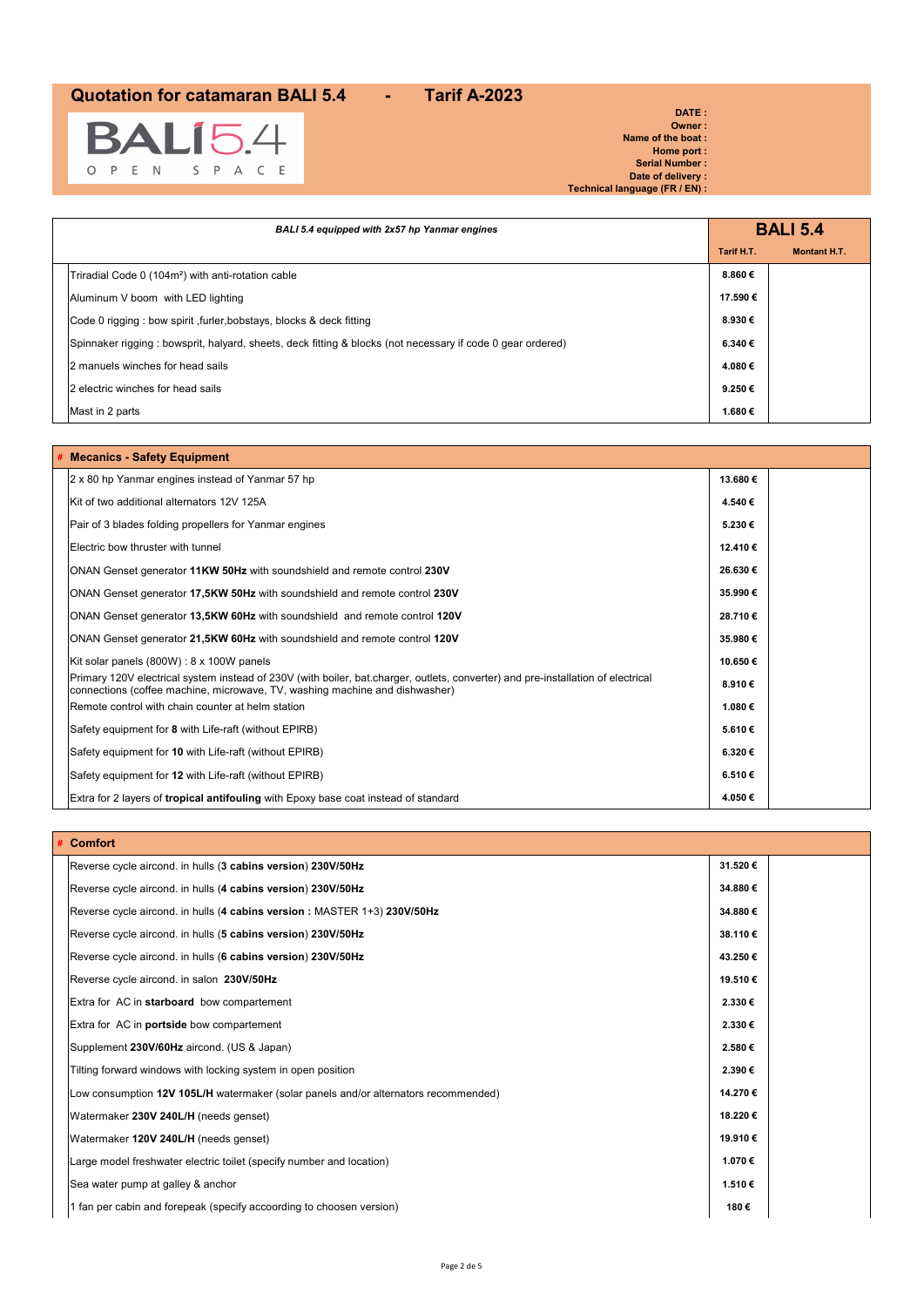

**DATE : Owner : Name of the boat : Home port : Serial Number : Date of delivery : Technical language (FR / EN) :**

| BALI 5.4 equipped with 2x57 hp Yanmar engines                                                           |            | <b>BALI 5.4</b>     |
|---------------------------------------------------------------------------------------------------------|------------|---------------------|
|                                                                                                         | Tarif H.T. | <b>Montant H.T.</b> |
| 2nd set: 615L fridge/freezer with dedicated converter and 3 door dresser instead of the starboard bench | 15.590€    |                     |
| Dish-washer for 9 sets 230V                                                                             | 2.400€     |                     |
| Pot holders on burner cooking                                                                           | 170€       |                     |
| Micro-wave oven 230V                                                                                    | 670€       |                     |
| 12 bottles wine cooler                                                                                  | 2.920€     |                     |
| 6 kg washer-dryer 230V                                                                                  | 2.370€     |                     |

| Interior setup                                                                                               |        |  |
|--------------------------------------------------------------------------------------------------------------|--------|--|
| Twin berths in <b>starboard</b> central cabin (only for 4 cabins MASTER, 5 or 6 cabins version)              | 4.430€ |  |
| Twin berths in <b>portside</b> central cabin (only for 6 cabins version)                                     | 4.430€ |  |
| Bunk beds in starboard aft cabin (only for 6 cabins version)                                                 | 3.720€ |  |
| Bunk beds in <b>portside</b> aft cabin (only for 6 cabins version)                                           | 3.720€ |  |
| Berth in <b>portside</b> forepeak (berth, porthole, cupboard, washbowl, shower and head)                     | 7.610€ |  |
| Communication door between <b>portside</b> bow compartement and forward cabin (incompatible with MASTER)     | 1.940€ |  |
| Berth in starboard forepeak (berth, porthole, cupboard, washbowl, shower and head)                           | 7.610€ |  |
| Communication door between starboard bow compartement and forward cabin                                      | 1.940€ |  |
| Plexiglass blackout pleated blinds, porthole and aft cabin access bay floats (3 cabins version)              | 6.260€ |  |
| Plexiglass blackout pleated blinds, porthole and aft cabin access bay floats (4 cabins version)              | 6.260€ |  |
| Plexiglass blackout pleated blinds, porthole and aft cabin access bay floats (4 cabins version : MASTER 1+3) | 6.260€ |  |
| Plexiglass blackout pleated blinds, porthole and aft cabin access bay floats (5 cabins version)              | 6.720€ |  |
| Plexiglass blackout pleated blinds, porthole and aft cabin access bay floats (6 cabins version)              | 6.950€ |  |
| Mosquito screens for portholes (3 cabins version)                                                            | 2.620€ |  |
| Mosquito screens for portholes (4 cabins version)                                                            | 2.780€ |  |
| Mosquito screens for portholes $(4$ cabins version : MASTER 1+3)                                             | 2.780€ |  |
| Mosquito screens for portholes (5 cabins version)                                                            | 2.940€ |  |
| Mosquito screens for portholes (6 cabins version)                                                            | 3.100€ |  |
| Safe box                                                                                                     | 1.100€ |  |
| Elastomere box spring (3 cabins version)                                                                     | 1.280€ |  |
| Elastomere box spring (4 cabins version)                                                                     | 1.710€ |  |
| Elastomere box spring (4 cabins version : MASTER 1+3)                                                        | 2.020€ |  |
| Elastomere box spring (5 cabins version)                                                                     | 2.070€ |  |
| Elastomere box spring (6 cabins version)                                                                     | 2.480€ |  |
| Elastomere box spring for twin beds in central <b>starboard</b> cabin                                        | 480€   |  |
| Elastomere box spring for bunk beds in <b>portside</b> aft cabin                                             | 480€   |  |
| 3-seater central sliding bench with storage and cushions                                                     | 3.970€ |  |
| Saloon table convertible in coffee table (two telescopic feet)                                               | 8.910€ |  |
| Folding seat to be used for saloon/cockpit (specify nbr)                                                     | 280€   |  |
| Bar integrated in salon table with reversible tray (already included in Elegance pack)                       | 930€   |  |
| Club corner instead of daybed (two armchairs and a mini-bar)                                                 | 3.080€ |  |
| Carpet in cabins (3 cabins version)                                                                          | 3.540€ |  |
| Carpet in cabins (4 cabins version)                                                                          | 3.630€ |  |
| Carpet in cabins (4 cabins version : MASTER 1+3)                                                             | 4.070€ |  |
|                                                                                                              |        |  |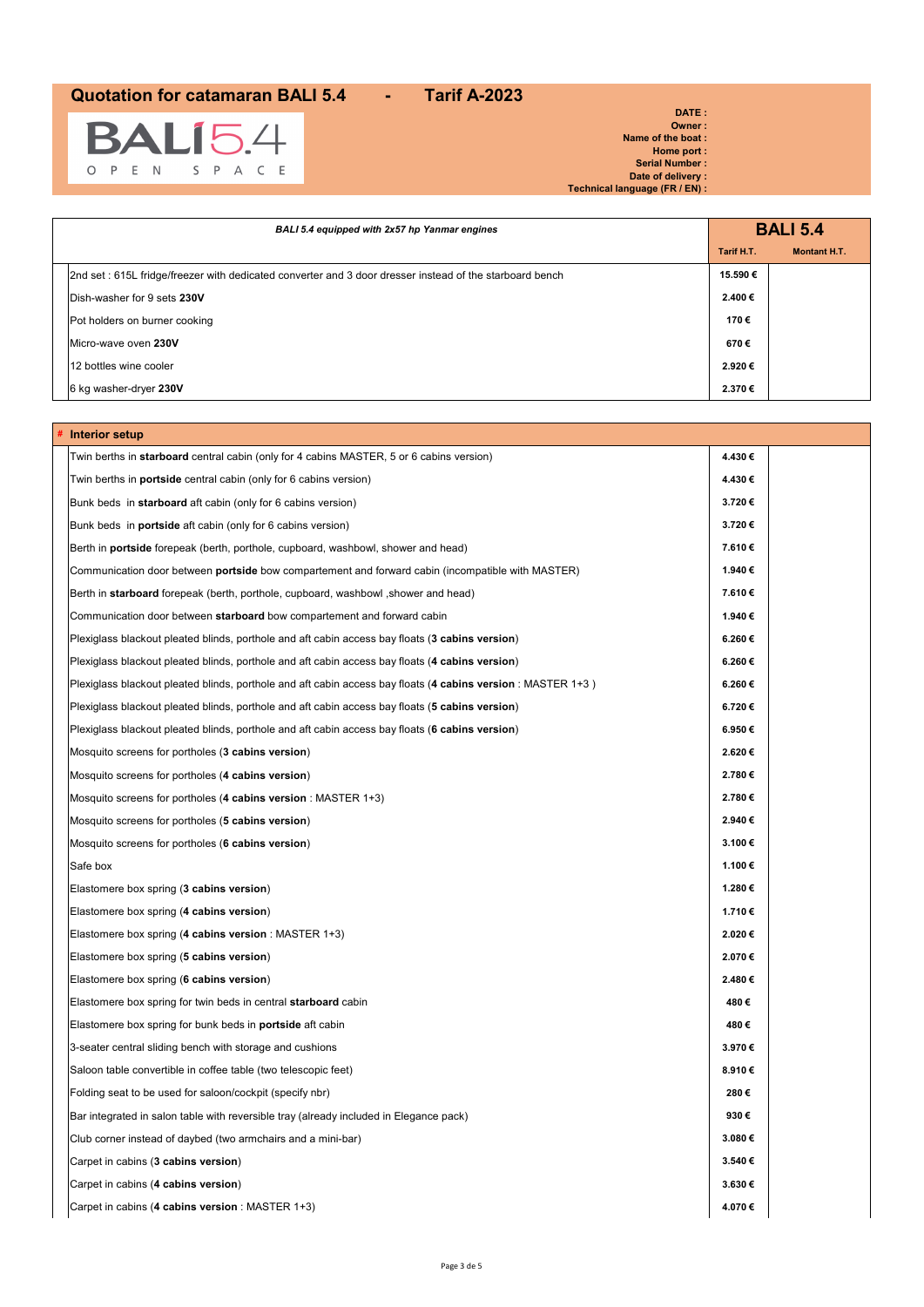

**DATE : Owner : Name of the boat : Home port : Serial Number : Date of delivery : Technical language (FR / EN) :**

| BALI 5.4 equipped with 2x57 hp Yanmar engines                                                                    |            | <b>BALI 5.4</b>     |
|------------------------------------------------------------------------------------------------------------------|------------|---------------------|
|                                                                                                                  | Tarif H.T. | <b>Montant H.T.</b> |
| Carpet in cabins (5 cabins version)                                                                              | 4.160 €    |                     |
| Carpet in cabins (6 cabins version)                                                                              | 4.280€     |                     |
| Certified organic bed linen and made to measure MONA LISON : fitted sheet, duvet, cover, pillows and pillowcases | on demand  |                     |
| Certified organic mattress cover, MONA LISON branded                                                             | on demand  |                     |
|                                                                                                                  |            |                     |

| # Upholstery color                             |                 |  |
|------------------------------------------------|-----------------|--|
| Indoor and outdoor upholstery color Beige Grey | <b>Standard</b> |  |
| Indoor and outdoor upholstery color Eglantine  | 680€            |  |
| Indoor and outdoor upholstery color Pebble     | 680€            |  |

| <b>Exterior setup</b>                                                                                                      |           |
|----------------------------------------------------------------------------------------------------------------------------|-----------|
| Hard top with plexi panels and led lights                                                                                  | 52.900€   |
| Large fixed Bimini (stainless steel frame, LED, lighting, canvas and clears for excellent view on mainsail) in Taupe color | 19.940€   |
| Flybridge upholstery (cushions : seats and backrests, 12V fridge, water point)                                             | 7.600€    |
| 2 flybridge tables with telescopic legs                                                                                    | 2.600€    |
| Forward cockpit fixed table                                                                                                | 3.850€    |
| Transparent (crystal PVC) and taupe canva kit for flybridge closure (hard top option obligatory)                           | 6.480€    |
| Transparent (crystal PVC) and taupe canva kit for flybridge closure (large bimini option obligatory)                       | 7.580€    |
| Sun awning in Taupe color for forward cockpit + topping lift                                                               | 5.480€    |
| Aft in Taupe color cockpit sun awning                                                                                      | 1.960€    |
| External roof curtains for sun protection of the saloon (White Batyline fabric)                                            | 2.730€    |
| Set of protection for steering console Taupe                                                                               | 720€      |
| Set of folding sun loungers foredeck                                                                                       | 3.800€    |
| Flybridge sunbathing cushions (with backrests)                                                                             | 3.540€    |
| 4 big comfortable pillows                                                                                                  | 1.520€    |
| Natural teak on rear platform, aft cockpit and transom                                                                     | 21.960€   |
| Natural teak on forward cockpit                                                                                            | 6.910€    |
| Natural teak fly and access steps to fly                                                                                   | 8.020€    |
| Covering                                                                                                                   | on demand |
| Permanent transom protection                                                                                               | 820€      |
| Stern spring cleats (incompatible option with hydraulic aft platform)                                                      | 580€      |
| Polywood outbord engine bracket on aft beam                                                                                | 540€      |
| Foldable composite gangway 2,80m, stanchions, with bag & female deck fitting                                               | 3.650€    |
| Plancha with gas installation                                                                                              | 1.960€    |
| LED submarine lighting blue under each transom (4 spots)                                                                   | 4.640€    |
| Electrical davit                                                                                                           | 4.190€    |
| Hydraulic aft platform                                                                                                     | 52.080€   |
| Dinghy 3,80m Hypalon without console + 25hp outboard engine installed on davits                                            | 18.420€   |
| Set up when dinghy provided by the owner (max load equipped 300kg)                                                         | 970€      |

Southern hemisphere compass **70 €**